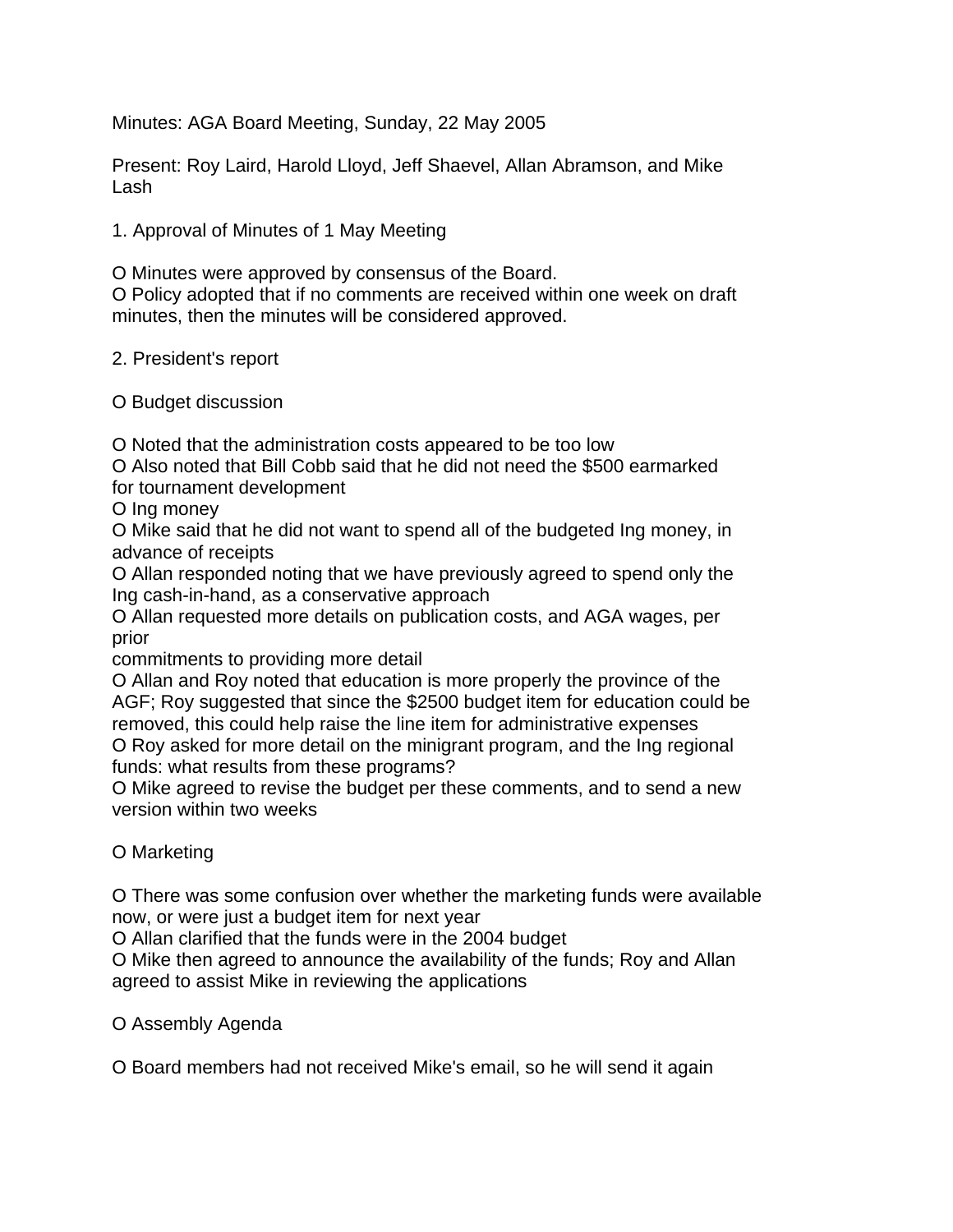O 2004 Congress Finances

O Mike reported that Terry Benson has been making progress, and that a settlement negotiation with RIT was near

O Terry has devoted many hours to this problem, and clarified the issues O Allan asked if Terry had accounted for all the expected income; Mike agreed to check with him on this point

O The Board was satisfied that Terry has been doing the AGA a great service in his investigation

O Mike Bull joined the meeting at this point

3. Old Business

a. Approach to Board decisions: informal consensus or formal voting? Decision on approach

O The Board confirmed that the decision made at the last meeting was fine: informal consensus would be the equivalent of a formal vote of the Board, unless someone requests a vote

b. Financial support for Go Camps - Policy discussion

O The AGA budget for the camps generally has not been needed; serves as back-stop for the camps

O Roy suggested that camp money be moved to the Ing budget; Mike Lash agreed

c. Ing funding for Congress participants

O Funding of \$11,000 for youth scholarships previously agreed to, is ok for now

O Board noted that the door was open to further requests, if needed

d. AGA membership categories: continue discussion; consider President's paper

O Mike Lash noted that most people who had contacted him, wanted to retain the youth fee of \$10, although an increase to \$12 probably would be ok O Roy noted that historically, raising the full dues had proved to be easier than changing the youth membership fee

O Allan said that he had read support for consolidating membership categories in many of the comments received

O Mike Bull then suggested consolidating into two categories: youth at \$10, and full members at \$30